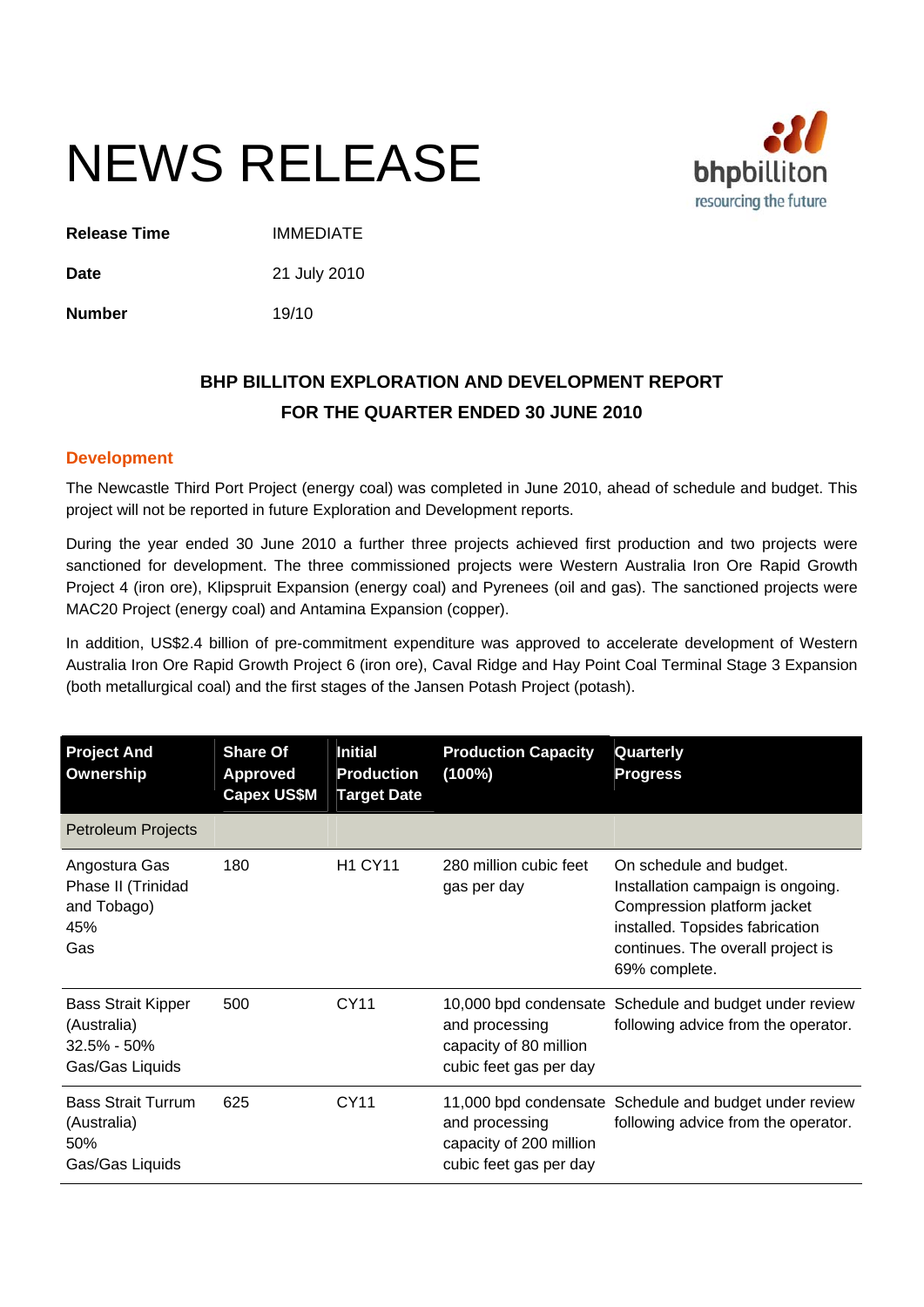| <b>Project And</b><br><b>Ownership</b>                                                       | <b>Share Of</b><br><b>Approved</b><br><b>Capex US\$M</b> | <b>Initial</b><br><b>Production</b><br><b>Target Date</b> | <b>Production Capacity</b><br>(100%)                                                                               | Quarterly<br><b>Progress</b>                                                                                                                               |
|----------------------------------------------------------------------------------------------|----------------------------------------------------------|-----------------------------------------------------------|--------------------------------------------------------------------------------------------------------------------|------------------------------------------------------------------------------------------------------------------------------------------------------------|
| North West Shelf<br><b>CWLH Life Extension</b><br>(Australia)<br>16.67%<br>Oil               | 245                                                      | <b>CY11</b>                                               | Replacement vessel<br>with capacity of<br>60,000 bpd oil                                                           | On schedule and budget. Floating<br>Production Storage and Offtake<br>(FPSO) conversion continues. The<br>overall project is 81% complete.                 |
| North West Shelf<br>North Rankin B Gas<br>Compression<br>(Australia)<br>16.67%<br><b>LNG</b> | 850                                                      | <b>CY12</b>                                               | 2,500 million cubic feet<br>gas per day                                                                            | On schedule and budget. Jacket<br>fabrication continuing ahead of<br>schedule. The overall project is<br>51% complete.                                     |
| <b>Minerals Projects</b>                                                                     |                                                          |                                                           |                                                                                                                    |                                                                                                                                                            |
| Worsley Efficiency &<br>Growth (Australia)<br>86%<br>Alumina                                 | 1,900                                                    | <b>H1 CY11</b>                                            | 1.1 million tpa of<br>additional alumina                                                                           | On schedule and budget.<br>Construction is 27% complete. The<br>overall project is 44% complete.                                                           |
| Antamina Expansion<br>(Peru)<br>33.75%<br>Copper                                             | 435                                                      | Q4 CY11                                                   | Increases ore<br>processing capacity to<br>130,000 tpd                                                             | On schedule and budget.<br>Engineering is 75% complete.<br>Construction is 7% complete. The<br>overall project is 18% complete.                            |
| Iron Ore<br>(Western Australia)<br>RGP <sub>5</sub><br>85%<br>Iron Ore                       | 4,800                                                    | <b>H2 CY11</b>                                            | iron ore system<br>capacity                                                                                        | 50 million tpa additional On schedule and budget.<br>Engineering is 97% complete.<br>Construction is 61% complete. The<br>overall project is 64% complete. |
| Douglas-Middelburg<br>Optimisation<br>(South Africa)<br>100%<br><b>Energy Coal</b>           | 975                                                      | Mid CY10                                                  | 10 million tpa export<br>thermal coal and<br>8.5 million tpa domestic<br>thermal coal (sustains<br>current output) | On schedule and budget.<br>Commissioning of the coal<br>processing plant is underway. The<br>overall project is 98% complete.                              |
| Newcastle Third Port 390<br>Project (Australia)<br>35.5%<br><b>Energy Coal</b>               |                                                          | Mid CY10                                                  | 30 million tpa export<br>coal loading facility                                                                     | Project has been completed ahead<br>of schedule and budget, with the<br>terminal becoming operational in<br>June 2010.                                     |
| MAC20 Project<br>(Australia)<br>100%<br><b>Energy Coal</b>                                   | 260                                                      | <b>H1 CY11</b>                                            | Increases saleable<br>thermal coal production<br>by approximately<br>3.5 million tpa                               | On schedule and budget.<br>Engineering is complete.<br>Construction is 75% complete. The<br>overall project is 81% complete.                               |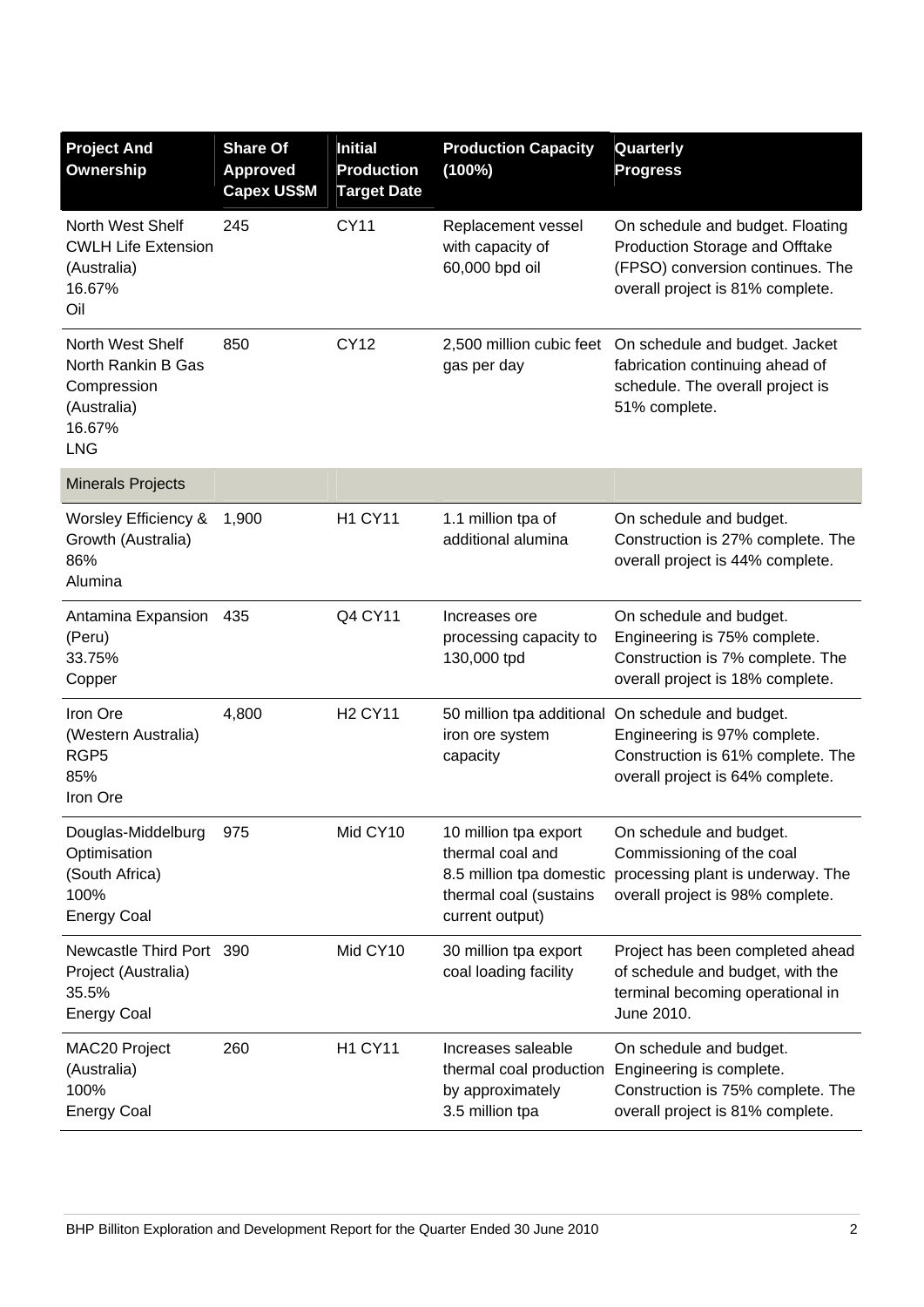## **Minerals Exploration**

Grassroots exploration continued on copper targets in Chile and Zambia; nickel targets in Australia; manganese targets in Gabon; and diamond targets in Canada. Exploration for iron ore, coal, bauxite, potash and manganese was undertaken in a number of regions including Australia, Canada, South America, Russia and Africa.

During the quarter, BHP Billiton confirmed the strength of its position in the Saskatchewan potash basin in Canada with the reporting of an in-situ Mineral Resource<sup>1</sup> of 3,370 million tonnes @ 25.4% K<sub>2</sub>O at its wholly-owned Jansen Potash Project. In addition, the Indonesian Coal Project (ICP) joint venture was formed following Government approvals. PT Adaro Energy TBK has acquired a 25 per cent interest in the ICP joint venture, with BHP Billiton holding the remaining 75 per cent.

For the year ended 30 June 2010, BHP Billiton spent US\$516 million on minerals exploration, of which US\$467 million was expensed. This includes US\$73 million of exploration spend for potash in Saskatchewan, Canada.

### <sup>1</sup> **Competent Person's Statement**

 $\overline{a}$ 

The statement of Mineral Resource being presented is based on information compiled by J.McElroy (MAusIMM) BHP Billiton, B.Nemeth (MAusIMM) BHP Billiton, and A. D. Mackintosh (APEGS) A.D.M Consulting and relates to Mineral Resource estimates as at 10 May 2010. A full statement of the Mineral Resource is provided in a BHP Billiton news release dated 7 June 2010. Competent Persons are full time employees of BHP Billiton (unless otherwise stated), have sufficient experience relevant to the style of mineralisation and type of deposit under consideration and to the activity they are undertaking to qualify as a Competent Person as defined in the JORC Code. All Competent Persons are members of either the Australian Institute of Mining & Metallurgy (AusIMM) or a Recognised Overseas Professional Organisation (ROPO). The Competent Persons consent to the inclusion in this report of the matters based on their information in the form and context in which it appears.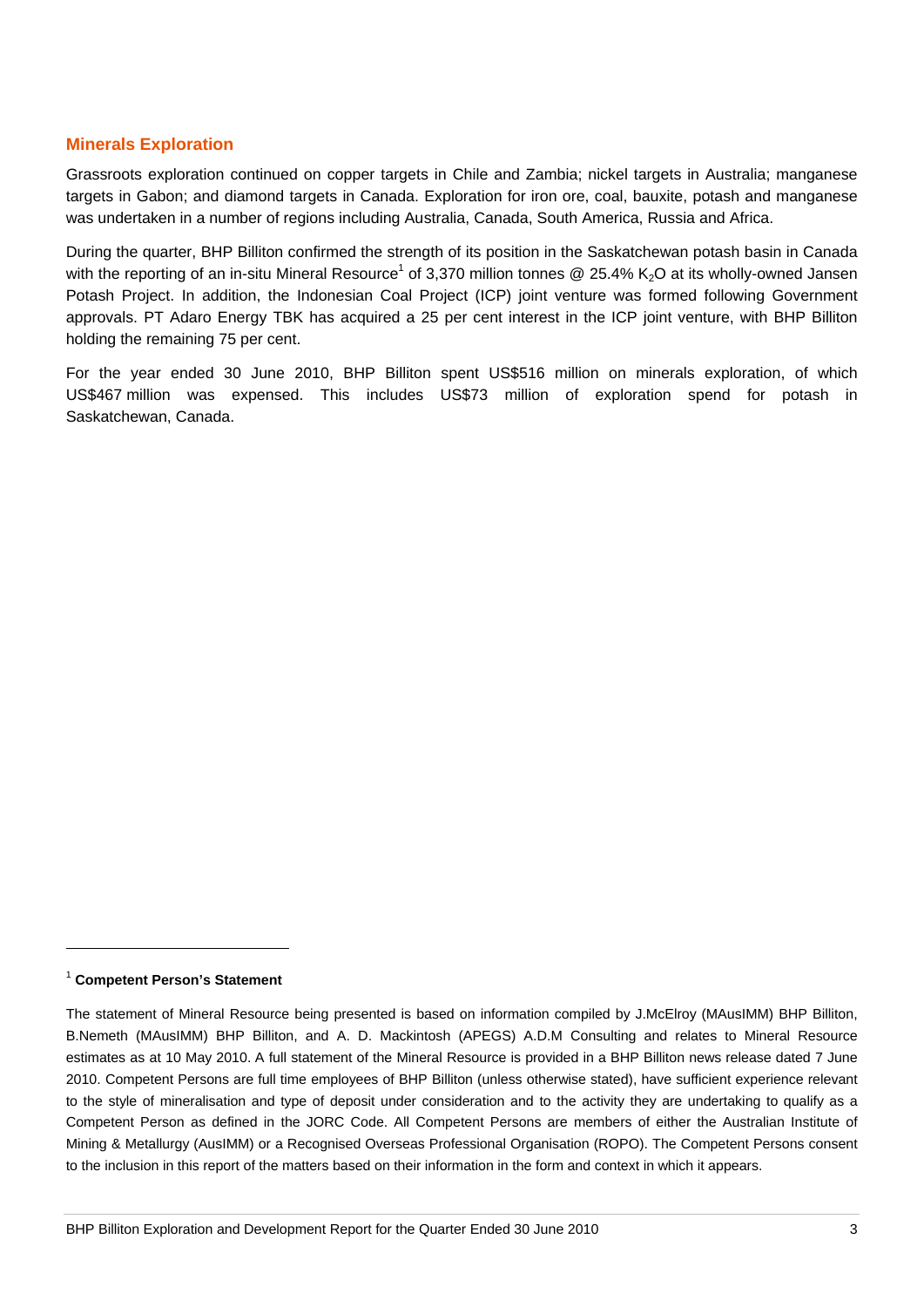## **Petroleum Exploration**

Exploration and appraisal wells drilled during the quarter or in the process of drilling as at 30 June 2010.

| Well               | Location                                                   | <b>BHP Billiton Equity</b>         | <b>Status</b>                                     |
|--------------------|------------------------------------------------------------|------------------------------------|---------------------------------------------------|
| Deep Blue-1        | Green Canyon Gulf of Mexico 31.875% BHP Billiton<br>GC 723 | (Noble operator)                   | Temporarily suspended<br>Hydrocarbons encountered |
| Double Mountain-1  | Green Canyon Gulf of Mexico 70% BHP Billiton<br>GC 555     | (operator)                         | Plugged & abandoned<br>Dry hole                   |
| Firefox-1          | Green Canyon Gulf of Mexico 50% BHP Billiton<br>GC 817     | (operator)                         | Plugged & abandoned<br>Dry hole                   |
| Wolverine-1        | Laurentian Basin Canada<br>E.L. 1087R                      | 45% BHP Billiton<br>(CoP operator) | Plugged & abandoned<br>Dry hole                   |
| Bel Air-1          | Liverpool Bay<br>110/13b                                   | 46.1% BHP Billiton<br>(operator)   | Plugged & abandoned<br>Dry hole                   |
| Toroa-1            | <b>East Falkland Basin</b><br>PL015_02                     | 51% BHP Billiton<br>(operator)     | Drilling ahead                                    |
| <b>Furness C-1</b> | Exmouth Sub-basin<br><b>WA-255-P</b>                       | 50% BHP Billiton<br>(operator)     | Drilling ahead                                    |

Petroleum exploration expenditure for the year ended 30 June 2010 was US\$817 million, of which US\$563 million was expensed.